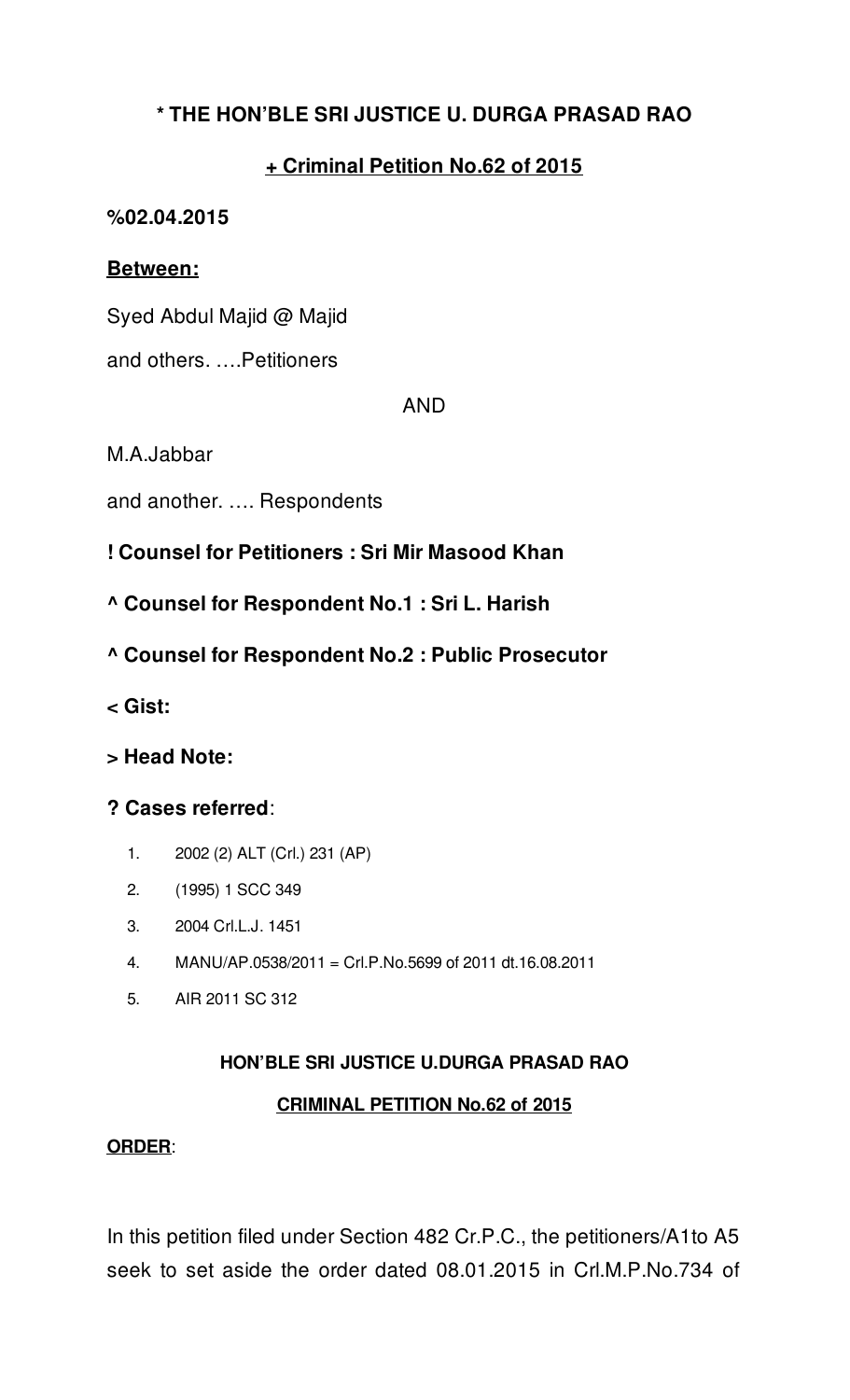2014 passed by learned III Additional District and Sessions Judge, Ranga Reddy District at L.B.Nagar canceling the bail earlier granted by him in Crl.M.P.No.3362 of 2014.

2) Factual matrix of the case is thus:

a) In Cr.No.435 of 2014 of Pahadishareef PS, the petitioners/accused are alleged to have committed murder of *defacto* complainant's elder son viz. M.A.Rafeeq on 29.04.2014 and hence crime was registered against them under Section 302 r/w 34 IPC and investigation is in progress. During the course of investigation the accused were arrested on 06.11.2014 and remanded to judicial custody and they applied for bail in Crl.M.P.No.3362 of 2014. Learned III Additional District and Sessions Judge, Ranga Reddy District in his order dated 12.12.2014 granted them bail considering the fact that investigation was completed and police have already prepared charge sheet and no prejudice would be caused to prosecution if the bail were to be granted. Accordingly, he directed the accused be released on bail on their executing bond for Rs.20,000/- with two sureties each for a like sum to the satisfaction of XIV Metropolitan Magistrate, Cyberabad, L.B.Nagar.

b) Be that it may, the *defacto* complainant filed Crl.M.P.No.734 of 2014 under Section 439(2) Cr.P.C. before the learned III Additional District and Sessions Judge, Ranga Reddy District and sought for cancellation of the bail granted in Crl.M.P.No.3362 of 2014 on the allegations that even when the accused were in judicial custody some unknown persons on their behalf started threatening the *defacto* complainant with dire consequences if he does not come forward to compromise in the case and in view of the said threat he lodged a report to SHO, Mylardevpally PS and SI of police having taken permission from VIII Metropolitan Magistrate, Cyberabad Rajendranagar registered a case in Cr.No.705 of 2014 under Sections 506 and 507 IPC since the offences are not cognizable in nature and that the investigation is pending.

c) He further alleged that even as per the remand case diary, A1 was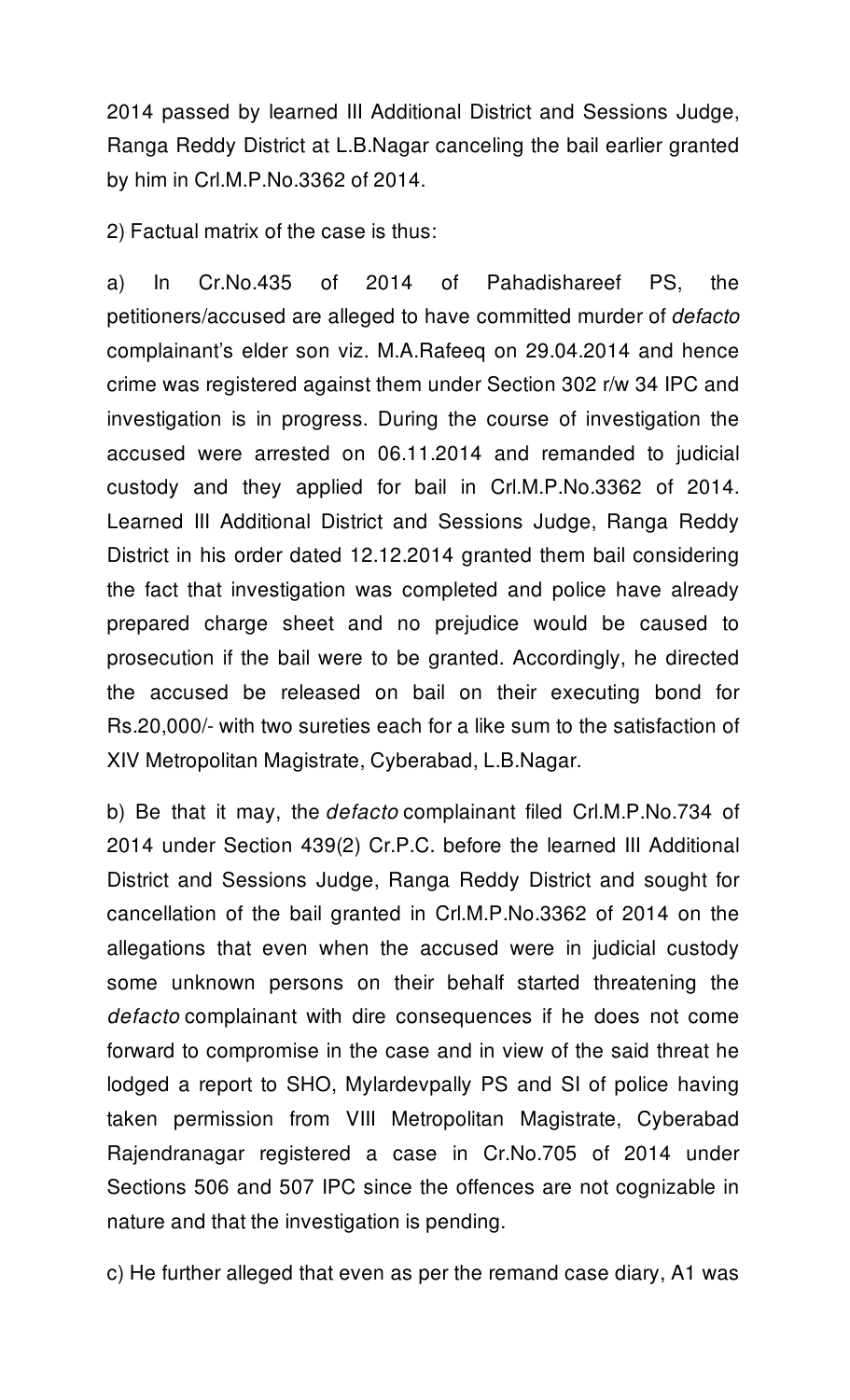involved in a murder case in Cr.No.79 of 2008 of Bahadurpura PS and rowdy sheet was opened against him and maintained in that PS and further he was also involved in two more cases in Rajendranagar PS limits. Similarly, as per remand case diary, A3 was also involved in a brutal murder case in Cr.No.124 of 2011 in the limits of Narayanaguda PS. Thus, he alleged that A1 to A5 are notorious criminals and on their behalf some unknown persons are making telephone calls to the *defacto* complainant and threatening him with dire consequences. He finally submitted that material objects and weapons seized on the confession of the accused were sent to Forensic Science Laboratory (FSL) and its report is awaited and hence the investigation is not completed and even assuming that investigation is completed, there is life threat to *defacto* complainant in the hands of accused. With the above allegations, he sought for cancellation of bail.

3) Respondents/accused filed counter and staunchly denied the allegations.

4) Learned III Additional District and Sessions Judge, Ranga Reddy District taking into consideration the factum of registration of Cr.No.705 of 2014 and also criminal background of all the accused came to the conclusion that accused persons are not entitled to bail and accordingly cancelled the bail earlier granted by him in Crl.M.P.No.3362 of 2014 and directed them to surrender before the XIV Metropolitan Magistrate, L.B.Nagar within a period of one week from the date of his order.

Hence, the instant petition.

5 a) The first and foremost argument of learned counsel for petitioners/accused is that in this case, learned III Additional District and Sessions Judge granted bail after taking totality of circumstances including the completion of investigation into consideration and the prosecution has not raised any objection nor filed any application for cancellation of bail but strangely, the *defacto* complainant himself filed petition under Section 439(2) Cr.P.C. for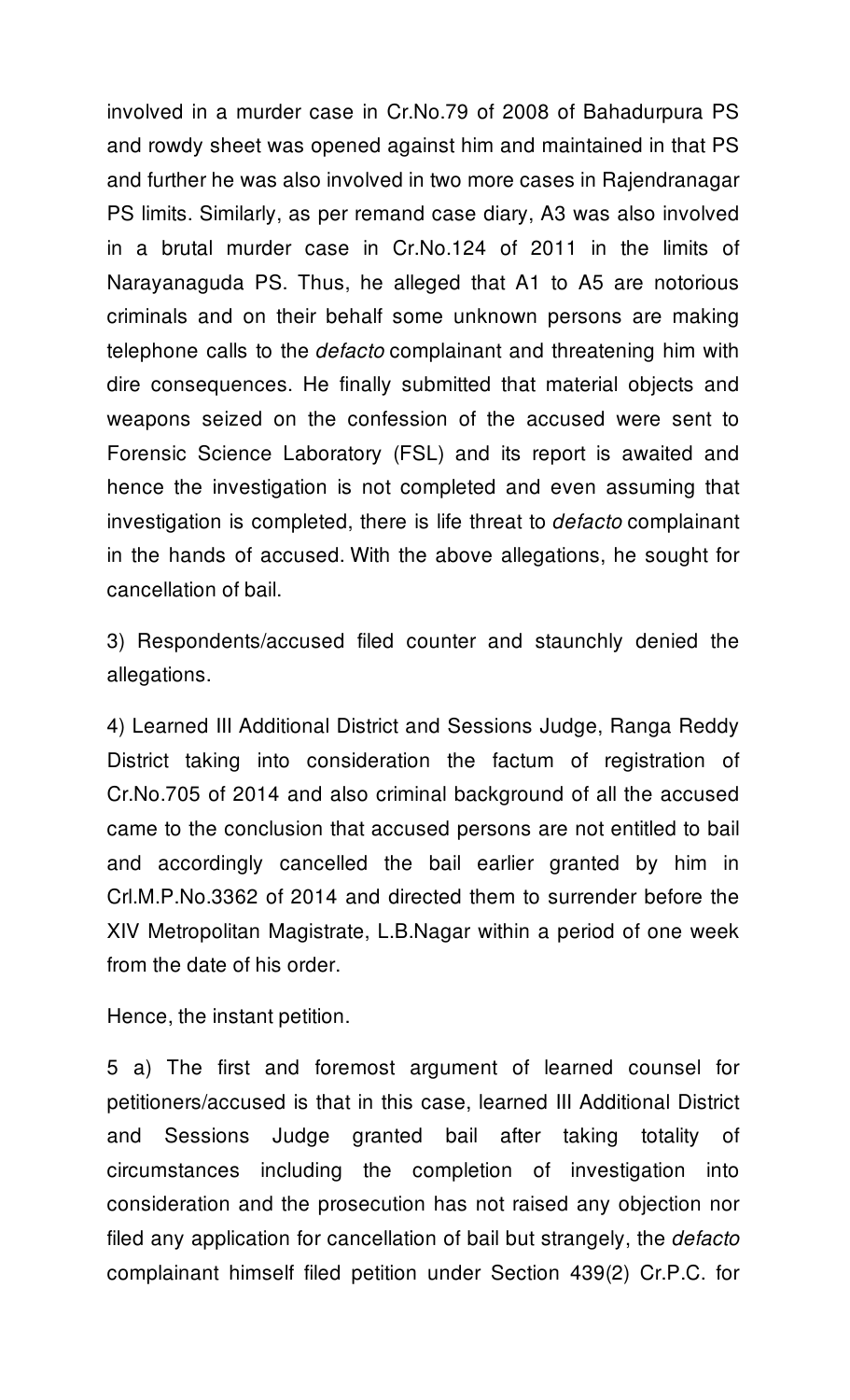cancellation of bail contrary to the provisions of Cr.P.C. Since under Section 225 Cr.P.C., trial before a Court of Session has to be conducted by the Public Prosecutor and none others have to intervene, the learned III Additional District and Sessions Judge, at the threshold ought not to have entertained the petition filed by *defacto* complainant. In this context he relied upon a decision reported in *B.Janakiramaiah Chetty v. A.K.Parthasarathi*.

b) Secondly, on the merits of the application, learned counsel argued that even assuming that *defacto* complainant can file such a petition, still his allegations do not merit any consideration so as to curtail the fundamental right of personal liberty of the petitioners/A1 to A5 inasmuch as his allegations are that some unknown persons allegedly threatened him with dire consequences and asked him to compromise and no material, much less, tangible material was placed by him before the Court for its consideration to come to a conclusion that what was alleged was true. He vehemently argued that except bald submissions coupled with FIR, the complainant nor the prosecution could produce any material to connect the accused to the alleged threat. Learned counsel submitted that the lower Court simply cancelled the bail without testing the veracity of FIR allegations. He argued that the parameters for granting bails and cancellation of bails are quite different and distinct and the bail which was granted after a hot contest and upon consideration of all relevant facts, should not ordinarily be cancelled without there being a strong material showing that the accused have misutilized their freedom. In this context he relied upon the following decisions.

#### *1. Dolat Ram and others vs. State of Haryana*

- *2. Biman Chatterjee vs. Sanchita Chatterjee and another*
- *3. E.Sanjeeva Reddy vs. State of A.P.*

He submitted that there are no valid reasons for cancellation of bail and hence the impugned order which curtails the personal liberty of the accused without their fault may be set aside.

6 a) In oppugnation, learned Additional Public Prosecutor and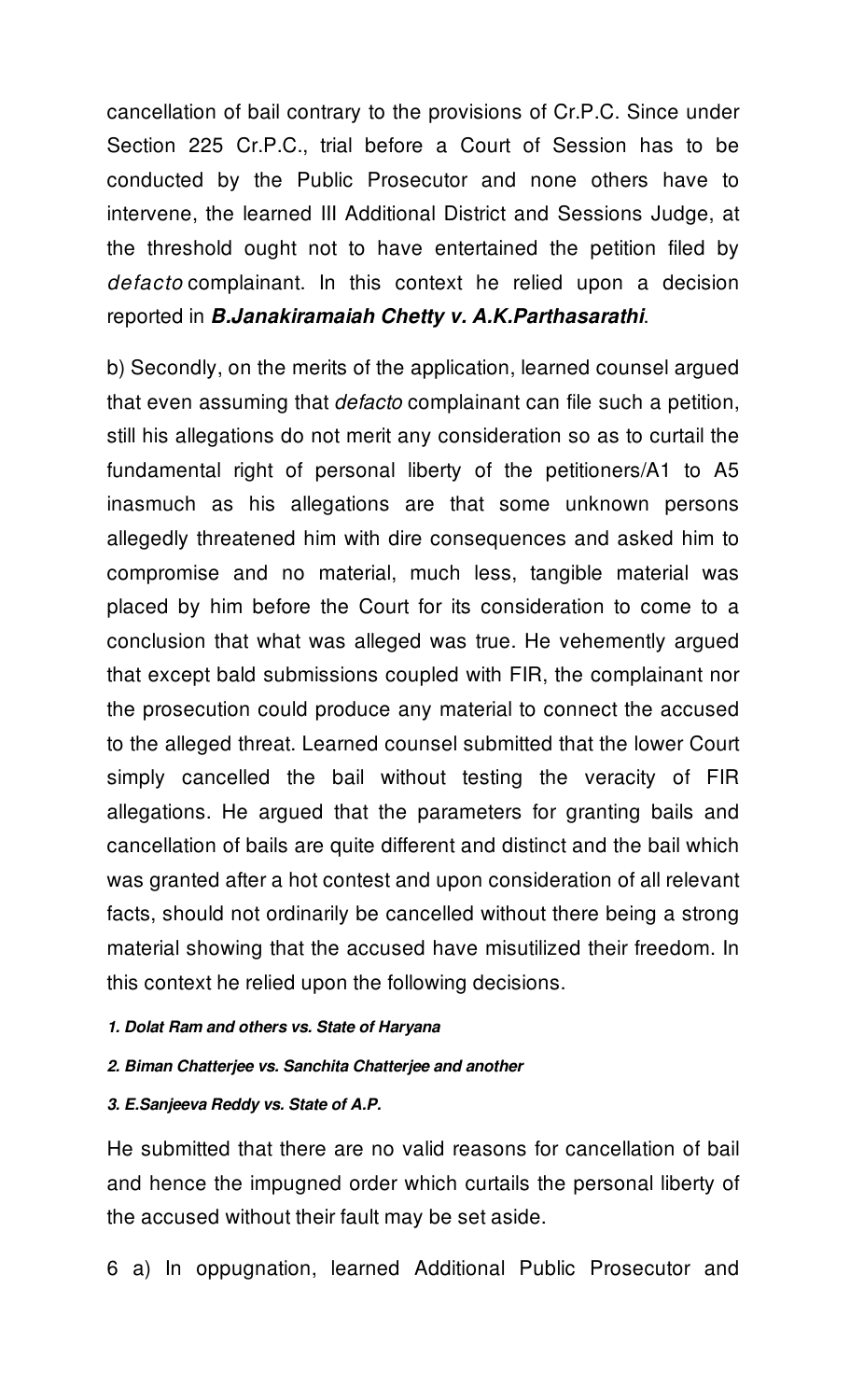learned counsel for second respondent/*defacto* complainant firstly argued that society particularly the *defacto* complainant has a stake in the matter of granting bail to an accused and also in case if the accused misutilized his freedom and causes any personal harm to complainant or meddles with the progress of the case. In that context of the matter, they argued, the *defacto* complaint has every right to file an application seeking to cancel the bail granted earlier and there is no procedural irregularity in it. On this aspect they relied upon the decision reported in *Siddaram Satlingappa Mhetre v. State of Maharashtra*.

b) Nextly, they argued that in view of threats made by unknown persons and registration of FIR and also in view of criminal back ground of accused the trial Court has rightly cancelled the bail. They prayed to dismiss the petition.

7) In the light of above rival arguments, the point for determination is:

# *"Whether there are merits in this petition to allow?"*

8 a) The first ground on which the petitioners challenged the impugned order is that the petition to cancel the bail was not moved either by the State or by the Public Prosecutor and it was moved by *defacto* complainant which is untenable. It is argued, under Section 225 Cr.P.C. the prosecution in a Sessions case can be conducted by Public Prosecutor alone and none others have any say and hence the learned III Additional District and Sessions Judge ought to have rejected the petition outrightly.

b) The above argument is untenable. Sections 225 and 301 Cr.P.C. deal with the privilege of Public Prosecutor or Assistant Public Prosecutor to appear and conduct the case. Sections 225 and 301 read thus:

# **Section 225 - Trial to be conducted by Public Prosecutor**

In every trial before a Court of Session, the prosecution shall be conducted by a Public Prosecutor.

## **Section 301 - Appearance by public prosecutors**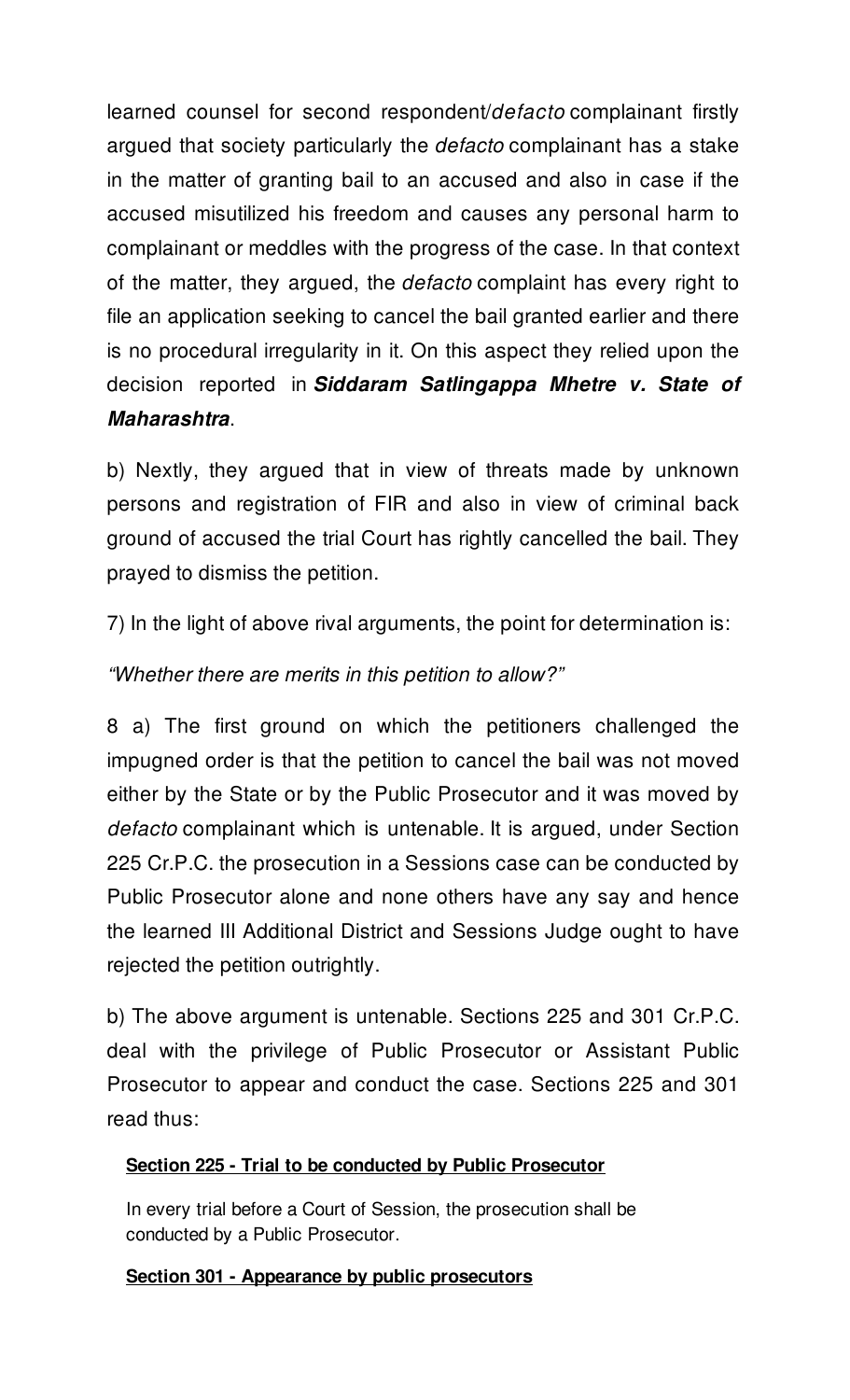(1) The Public Prosecutor or Assistant Public Prosecutor in charge of a case may appear and plead without any written authority before any Court in which that case is under inquiry, trial or appeal.

(2) If any such case any private person instructs a pleader to prosecute any person in any Court, the Public Prosecutor or Assistant Public Prosecutor in charge of the case shall conduct the prosecution, and the pleader so instructed shall act therein under the directions of the Public Prosecutor or Assistant Public Prosecutor, and may, with the permission of the Court, submit written arguments after the evidence is closed in the case.

So, the above provisions would deal with the general authority of Public Prosecutor and Assistant Public Prosecutor to appear and plead without any written authority before any Court in which the case is under inquiry, trial or appeal. Section 301 sub-section (2) further tells about the limited role of pleader engaged by the private person to act under the direction of Public Prosecutor or Assistant Public Prosecutor and to submit written arguments with the permission of the Court.

c) Be that it may, in the instant case, the procedure envisaged under the above provisions cannot be said to be violated. The matter is only in the crime stage and still under investigation and accused have obtained bail and the *defacto* complainant only moved the petition to cancel the bail under Section 439(2) Cr.P.C. The impugned order would show that learned Additional Public Prosecutor appeared and advanced the arguments. So, merely because bail cancellation petition under Section 439(2) Cr.P.C. was moved by *defacto* complainant it cannot be said that there occurred any procedural violation, much less, violation of Section 225 Cr.P.C. T h e *defacto* complainant whose son was murdered in the incident has a stake not only in the outcome of the main case but also in other proceedings connected to the case including granting or refusal of bail to the concerned accused. This aspect was reiterated by Honourable Apex Court in *Siddaram Satlingappa Mhetr*'s case (5 supra) wherein it was held thus: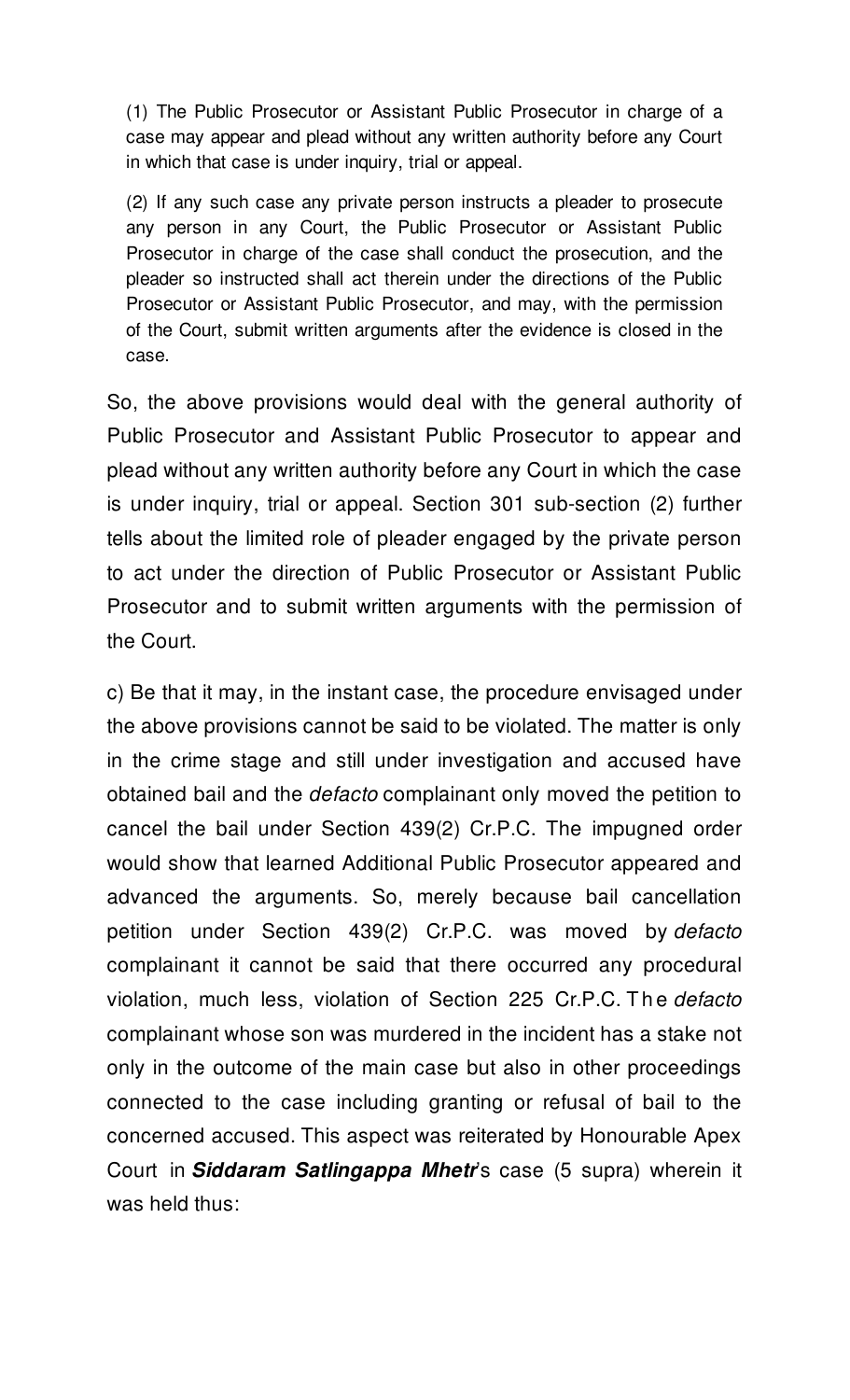*"103. It is a settled legal position that the court which grants the bail also has the power to cancel it. The discretion of grant or cancellation of bail can be exercised either at the instance of the accused, the public prosecutor or the complainant on finding new material or circumstances at any point of time."*

Therefore, it cannot be argued that lower Court committed error in entertaining cancellation petition filed by *defacto* complainant.

d) The decision in *B.Janakiramaiah Chetty*'s case (1 supra) can be distinguished on facts. In that case, in S.C.No.334 of 1999 pending on the file of Assistant Sessions Judge, Puttur the *defacto* complainant filed a petition under Section 301 (2) Cr.P.C. seeking permission to allow his counsel to conduct prosecution under the directions of Public Prosecutor. The said petition was dismissed by the lower Court and the High Court upheld the order reiterating the privilege of Public Prosecutor to conduct trial in Sessions Court. As already stated, in this case, matter is in crime stage and application for cancellation though moved by *defacto* complainant, it was argued by Additional Public Prosecutor only. Hence, the decision has no application.

9) Coming to the second point raised by the petitioners, it is their argument that even according to *defacto* complainant none of the accused has threatened him but some unknown persons, allegedly on behalf of accused, threatened the *defacto* complainant with dire consequences if he does not come forward to compromise with the accused in this case. It is contended that this allegation is too vague and learned lower Court without testing the veracity of allegations and ascertaining the connection of accused with the alleged unknown persons, has cancelled the bail simply because FIR was registered on the basis of complaint.

a) The rebuttal argument on behalf of prosecution and *defacto* complainant is that the fact that unknown persons threatened the *defacto* complainant to compromise in the instant case itself is an indicative of the hand of the accused behind the threat and the lower Court considering the same and criminal back ground of the accused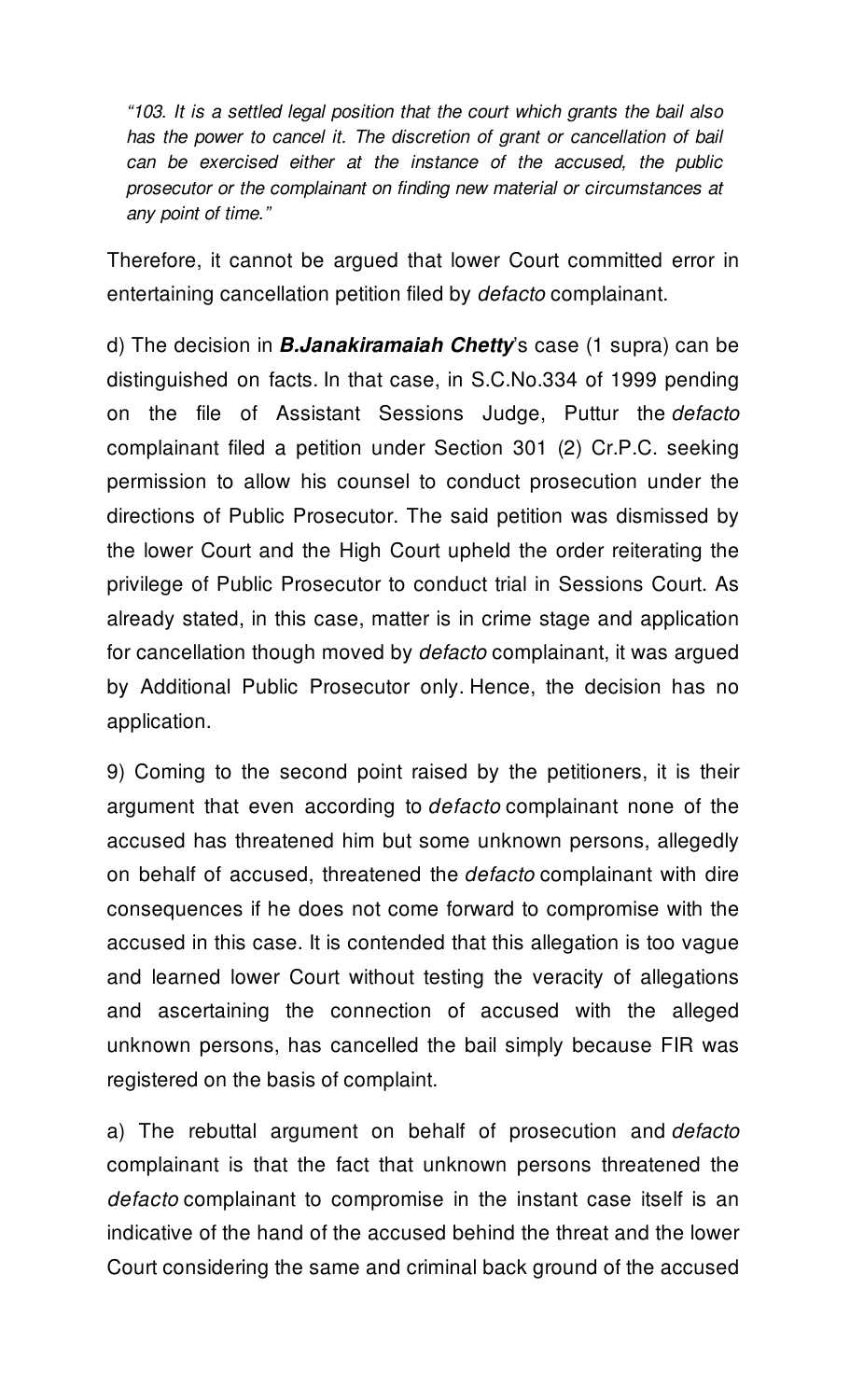has rightly cancelled the bail.

10) After hearing both sides and considering the entire material, this Court is of the considered view that the Court below acted in a hasty manner while canceling the bail. It is true that under Section 439(2) Cr.P.C. the High Court and Court of Session has the power to cancel the bail and direct that the accused be arrested and committed to the custody. However, this power must be exercised with utmost circumspection rather than neglection. The Apex Court has many times reiterated the circumstances under which bail which has been granted can be cancelled. One such instance, in *Dolat Ram*'s case (2 supra) it held thus:

*"4. Rejection of bail in a non-bailable case at the initial stage and the cancellation of bail so granted, have to be considered and dealt with on different basis. Very cogent and overwhelming circumstances are necessary for an order directing the cancellation of the bail, already granted. Generally speaking the grounds of cancellation of bail, broadly (illustrative and not exhaustive) are: interference or attempt to interfere with the due course of administration of justice or evasion or attempt to evade the due course of justice or abuse of the concession granted to the accused in any manner. The satisfaction of the Court, on the basis of material placed on the record of the possibility of the accused absconding is yet another reason justifying the cancellation of bail."*

11) Coming to the instant case, a perusal of the petition in Crl.M.P.No.734 of 2014 would show that the allegation of *defacto* complainant is that some unknown persons on behalf of the accused, even though they were in judicial custody, started threatening him with dire consequences if he does not come forward to compromise with them in the case and in view of such threat he lodged report and consequently Cr.No.705 of 2014 was registered under Sections 506 and 507 IPC. Apart from it, the complainant also narrated that some of the accused were involved in other cases and rowdy sheet was opened against A1. The lower Court cancelled the bail taking the above allegations into consideration. It must be noted that the threat allegations are under investigation and the persons who allegedly threatened the *defacto*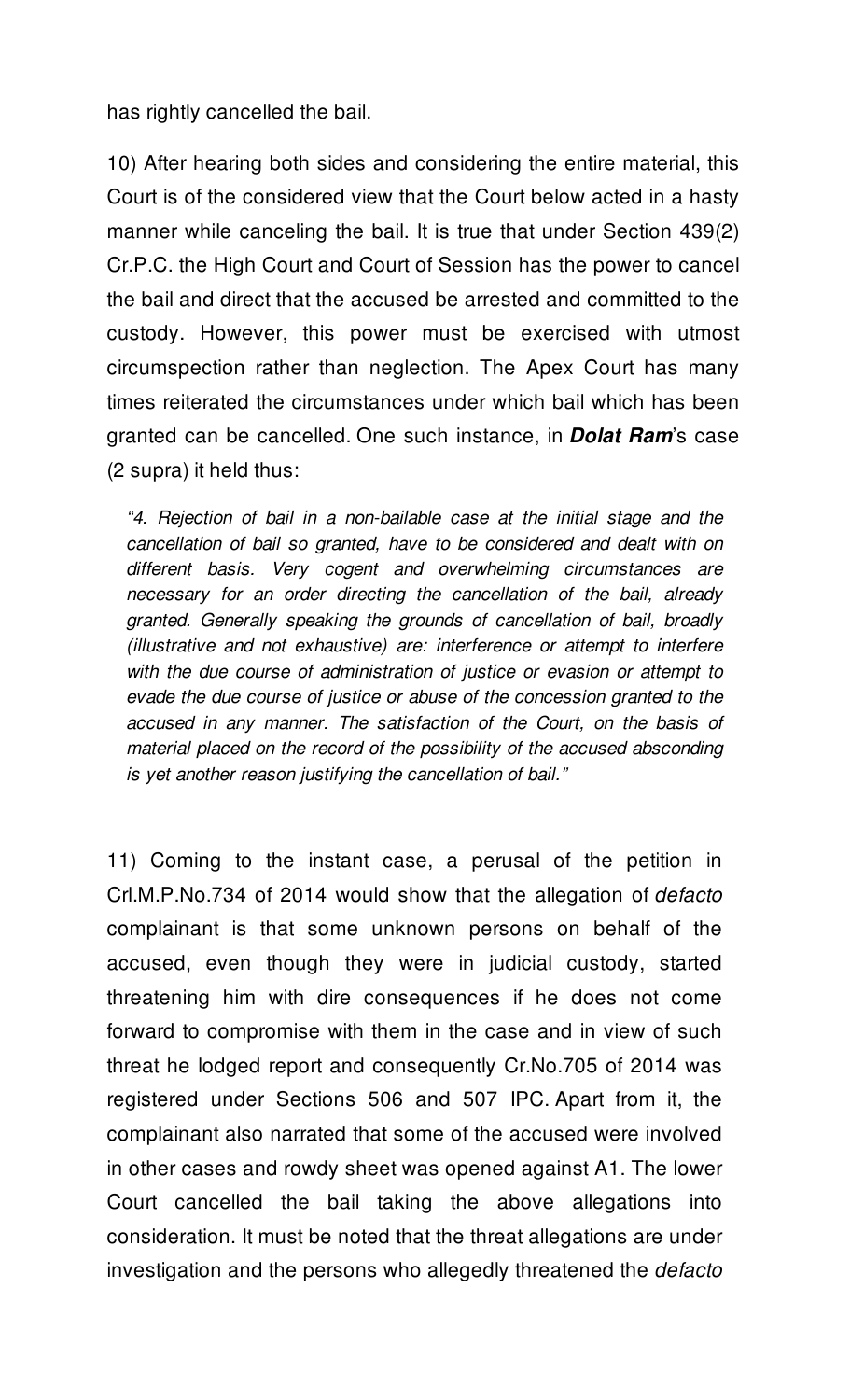complainant and the connection of accused with them if any has to be found out only after through investigation by the concerned police. However, before that exercise being completed, the lower Court came to a premature conclusion about the correctness of the allegations and cancelled the bail in a posthaste manner. In the considered view of this Court, the lower Court ought to have directed concerned police to complete the investigation in Cr.No.705 of 2014 expeditiously and basing on the result of the investigation it ought to have passed an appropriate order regarding cancellation of bail. By virtue of the order of lower Court, the personal liberty of the accused was jeopardized even before establishing their hand in the threat allegedly caused to the *defacto* complainant. Such an order of lower Court cannot be upheld. Therefore, to protect the personal liberty of accused on one hand and the right of fair investigation and fair trial to the complainant in Cr.No.435 of 2014 on the other, this Court passed the following order.

- 1. The impugned order passed by the learned III Additional District and Sessions Judge, Ranga Reddy District in Crl.M.P.No.734 of 2014 is set aside and the accused are directed to be on bail.
- 2. In Cr.No.705 of 2014, the concerned police are directed to complete the investigation expeditiously and file report within three (3) months from the date of this order. Till such time the accused are directed to appear before the Station House Officer, Pahadishareef police station on every day and sign in the book opened by SHO for this purpose. The accused shall take the prior permission of the Court of III Additional District and Sessions Judge, Ranga Reddy District for noncompliance of aforesaid direction due to any valid reason.
- 3. Depending on the result of the investigation in Cr.No.705 of 2014, the defacto complainant is at liberty to move